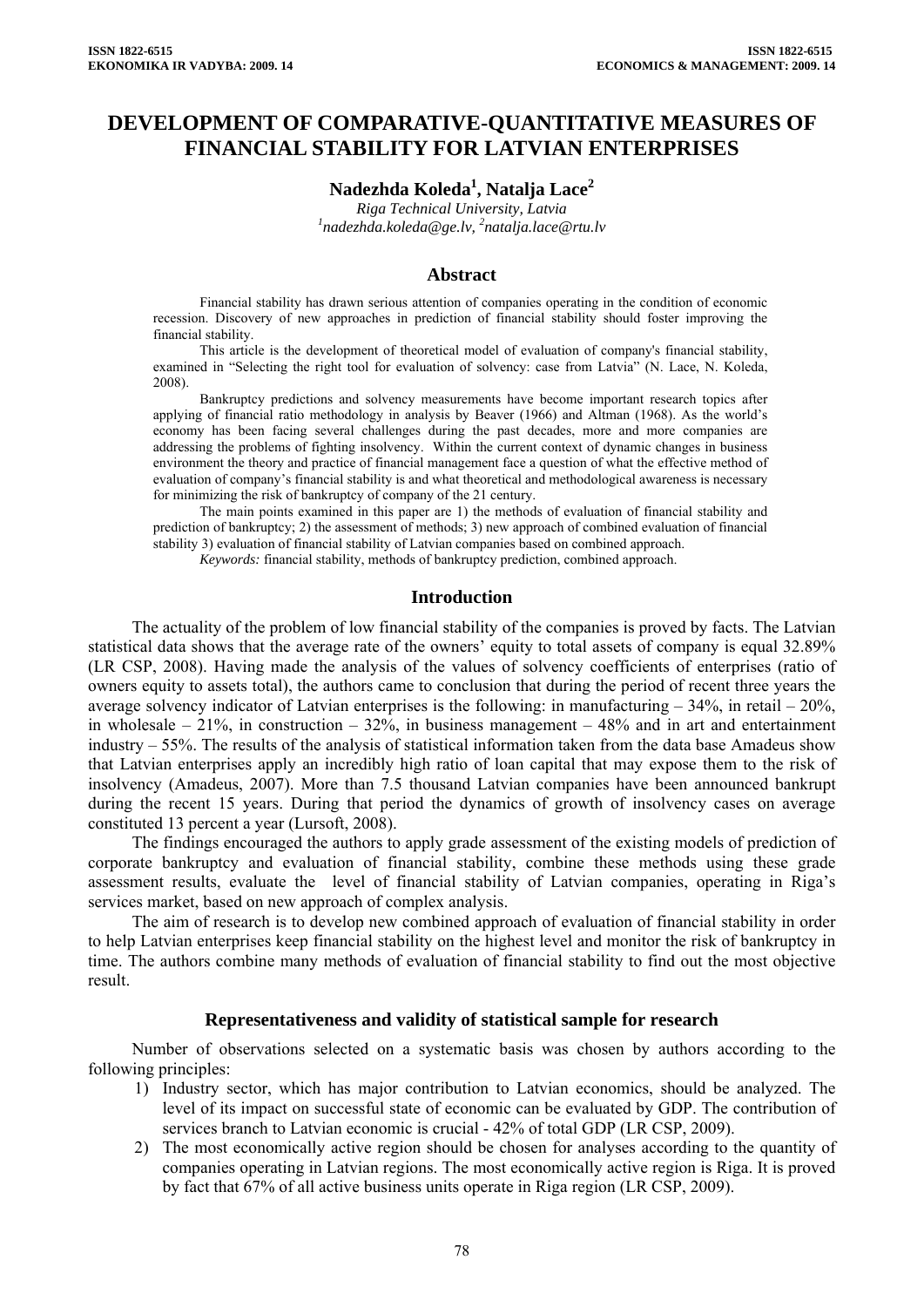- 3) The sample of statistical information should be limited according to the sizes of the companies. 39681 micro enterprises, 7176 small enterprises, 1454 medium-sized enterprises and only 258 large companies operate in Riga region (LR CSP, 2009). Statistical sample should consist of information on small and medium sized companies.
- 4) The results of analyses should present the most important stages of Latvian economy before and after accession to European Union, peak of economic, world financial crises. That means the time diapason of research is going to be limited by years 2003 – 2007.

The authors consider that it is important to evaluate the financial stability of small and medium-sized enterprises, which are operating in Riga region on service market, because they have crucial influence on Latvian economy. The dimensions of sample for statistical research are presented in the figure 1.





### **The methodology of research**

This report presents practical implementation of model of financial stability evaluation (Lace&Koleda, 2008), which combines the most famous methods of evaluation of financial stability and prediction of bankruptcy such as Two factors model, Altman coefficient, Taffler model, Analogy method, A-score, Rmodel, D-score, Credit risk analysis, Method of bankruptcy prediction taking into account specifics of industry, Solvency measurement for a period, ownstream dumping analysis, Bankruptcy coefficient, Profitability analysis, Expert valuation method.

Developing the research methodology, authors suggest to calculate priority of methods using coefficient of priority:

$$
CP_x = \sum_{j=1}^{4} (K_{jx} / \sum_{x=1}^{l} K_{jx}) / 4, \qquad (1)
$$

where

 $CP<sub>x</sub>$  – coefficient of priority of method *x*;

x - ranking of method, *x = {1,..,l}*;

 $K_{ir}$  – weighted average grade of the model (method) *x* by the specific feature of the classification *j*;

$$
j
$$
 – specific feature of classification,  $j = \{1, ..., 4\}$ ,  
\n
$$
K_{jx} = (\sum_{i=1}^{n} A_{ijx} * F_{ijx}) / \sum_{i=1}^{n} F_{ijx},
$$
\n(2)

where

 $F_{ijx}$  – priority of *i* factor of *j* specific feature of classification in model *x*,

i – element of the specific feature of classification  $i = \{1, ..., n\}$ ,

 $A_{ijx}$  – grade of *i* element of *j* specific feature of classification in model *x*.

The grade assessment ( $K_{ir}$ ) was prepared taking into account the following specific features (*j*):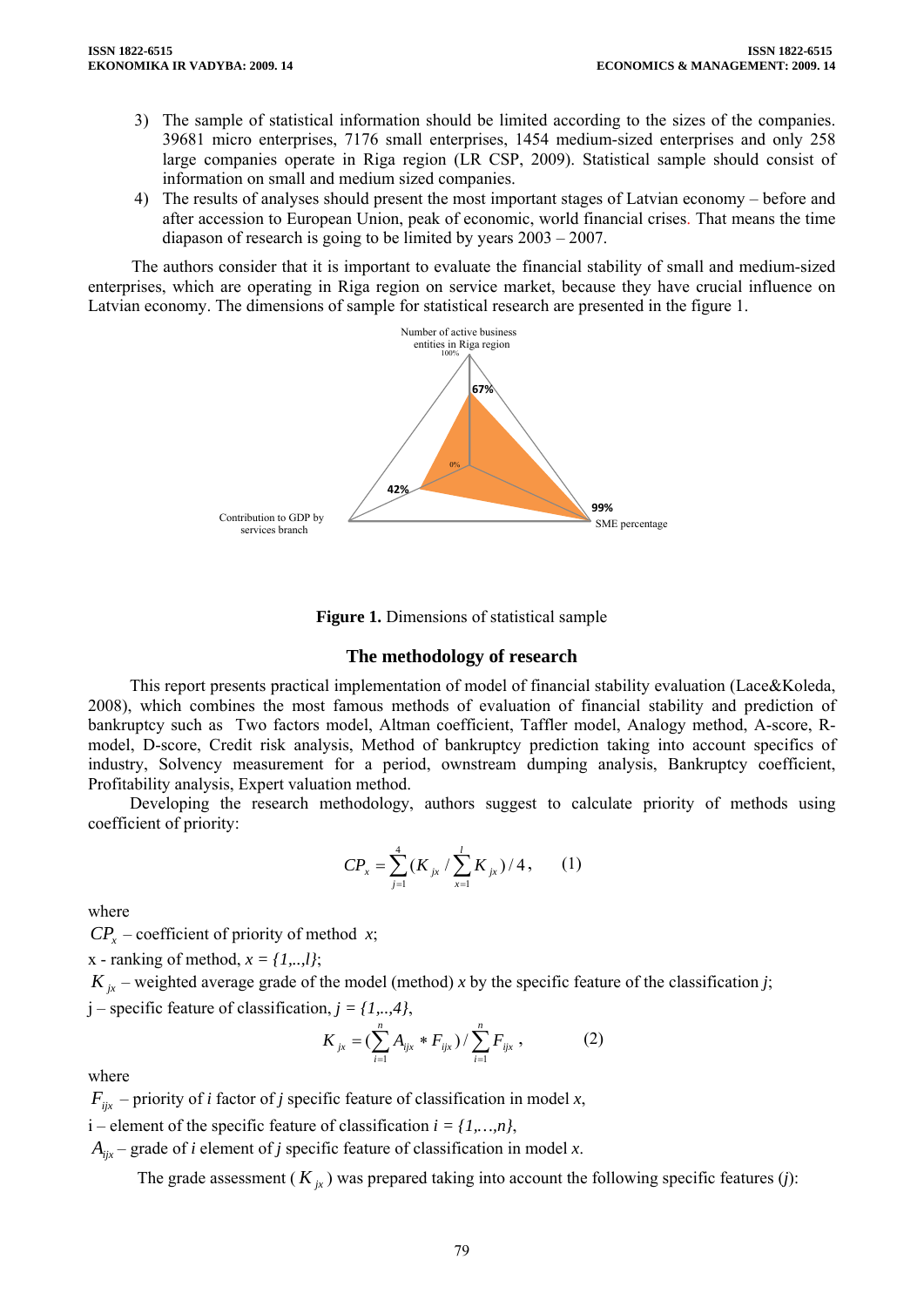- 1. Credibility of information on the basis of which the models are developed;
- 2. Factor completeness, when developing the model; its significance and amount;
- 3. Complexity of calculations;
- 4. Effectiveness of results, their possible use in future.

From the authors' point of view every specific feature of classification may include different elements (*i*) with different impact on model reliability ( $F_{iix}$ ) (Lace&Koleda, 2008).

Due to limited available statistical information authors decide to make the analyses of financial stability of companies applying the methods: Two factor model, Altman coefficient, Taffler model, R-model. The results of calculations of these methods priority are demonstrated in the table 1.

|  |  |  |  |  | <b>Table 1. Priority of methods</b> |
|--|--|--|--|--|-------------------------------------|
|--|--|--|--|--|-------------------------------------|

| Model                             | Two factors model Altman coefficient Taffler model R-model |       |       |       |
|-----------------------------------|------------------------------------------------------------|-------|-------|-------|
| Coefficient of priority ( $CPx$ ) | 0.055                                                      | 0.058 | 0.056 | 0.051 |

The Altman model has the highest priority ratio; the result of it will have significant impact on value of financial stability. Description of the models under analysis is presented in the table below.

| <b>Method</b>         | <b>Model</b>                                         | <b>Ratios</b>                                                                                                                                                      | <b>Description of results</b>                                                                                                                                                                                                                                        |
|-----------------------|------------------------------------------------------|--------------------------------------------------------------------------------------------------------------------------------------------------------------------|----------------------------------------------------------------------------------------------------------------------------------------------------------------------------------------------------------------------------------------------------------------------|
| Two factor<br>model   | $C1 = -0.3997+(1.0736)*K1+$<br>$+0.0579$ *)K2<br>(3) | C1-ratio of bankruptcy risk;<br>K1-ratio of liquidity;<br>K2-debts to total assets                                                                                 | If C1=0, bankruptcy risk is $50\%$ ;<br>If $C1>0.3$ , bankruptcy risk is high;<br>If $-0.3 < C1 < 0.3$ bankruptcy risk<br>average;<br>If $C1 < 0.3$ , bankruptcy risk is low.<br>(Sneidere, 2004)                                                                    |
| coefficient<br>Altman | $Z=1.2*X1+1.4*X2+3.3*X3$<br>$+0.6*X4+X5$<br>(4)      | $X1$ =current assets to total assets;<br>X2=retained profit to total assets;<br>X3=operating income to assets;<br>X4=equity to debts;<br>X5=income to total assets | If $Z<1.81$ , company is bankrupt,<br>If $1.81 \leq Z \leq 2.7$ , bankruptcy risk is high;<br>If $2.7 < Z < 2.99$ , unpredictable condition;<br>If $Z > 2.99$ , financial stability<br>(Altman, 1968)                                                                |
| Taffler<br>model      | $Z = 0.53$ K1 + 0.13K2 +<br>$+0,18K3 + 0,16K4$ (5)   | $K1$ = Income to current liabilities,<br>$K2$ = Current assets to total<br>liabilities,<br>$K3$ = Current liabilities to assets<br>$K4 =$ Income to total assets   | If $Z > 0.3$ , bankruptcy risk is low.<br>If $Z < 0.2$ , bankruptcy risk is high;<br>(Taffler, 1983)                                                                                                                                                                 |
| R-model               | $R = 8,38k1 + k2 + 0,054k3$<br>$+ +0.63k4$<br>(6)    | k1=current assets to total assets;<br>k2=net profit to equity;<br>$k3$ =income to total assets<br>$k4$ = net profit to running costs.                              | If $R<0$ , bankruptcy risk is 90-100%,<br>If $0 < R < 0.18$ bankruptcy risk 60-80%,<br>If $0.18 < R < 0.32$ bankruptcy risk 35-<br>50%.<br>If $0.32 < R < 0.42$ bankruptcy risk 15-<br>20%.<br>If $R > 0.42$ , bankruptcy risk is less then<br>10%. (Davidova, 1999) |

**Table 2.** Description of the methods

# **The results of research**

The following actual values of financial stability were found out processing data from financial reports of service companies in Riga region:

| <b>Model</b> | 2003    | 2004    | 2005                  | 2006    | 2007    |
|--------------|---------|---------|-----------------------|---------|---------|
| Two factors  | $-1.79$ | $-1.92$ | $-1.69$               | $-1.61$ | $-1.68$ |
| Altman       | 2.06    | 2.84    | 2.29                  | 2.11    | 1.88    |
| Taffler      | 0.40    | 0.62    | 0.47                  | 0.44    | 0.38    |
| R-model      | 3.95    | 3.68    | 1 <sub>7</sub><br>4.1 | 4.10    | 3.81    |

Table 3. Flow of actual values of financial stability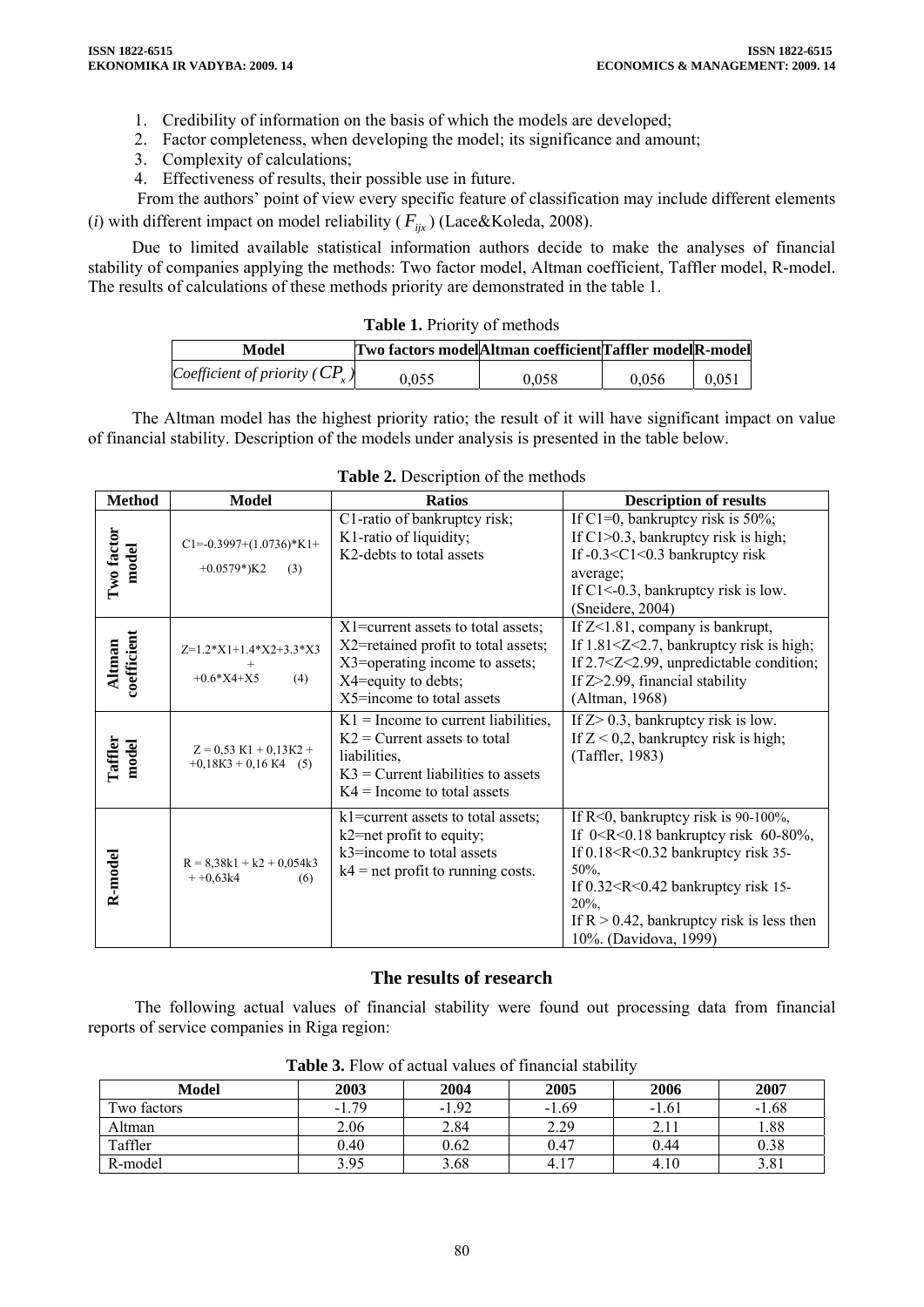To make actual values comparable the rationing of values of financial stability should be done.

## **Rationing of values of financial stability**

Each method of evaluation of financial stability defines zones of financial stability and bankruptcy with their numerical values. Authors analyzed two alternatives in distribution of zone frontiers.

#### **1. Alternative**



### **2. Alternative**



**Figure 3.** Distribution of financial stability frontiers (Alternative 2)

Explanation:

 $X_0$ - the numerical value of low frontier of financial stability zone. It characterizes the condition of company as financial stabile.

 $X_1$  - the numerical value of low frontier of neutral zone.

 $A<sub>actual</sub>$  - actual value of financial stability calculated according to the model

The comparability of results is provided by using standardized values. Standardized value of financial stability  $(X<sub>st</sub>)$  is defined as following:

$$
X_{st} = (X_{actual} - X_0) / (X_0 - X_1), \tag{7}
$$

After standardization the zones of financial stability are arranged as follows:



**Figure 4.** Distribution of financial stability frontiers after standardization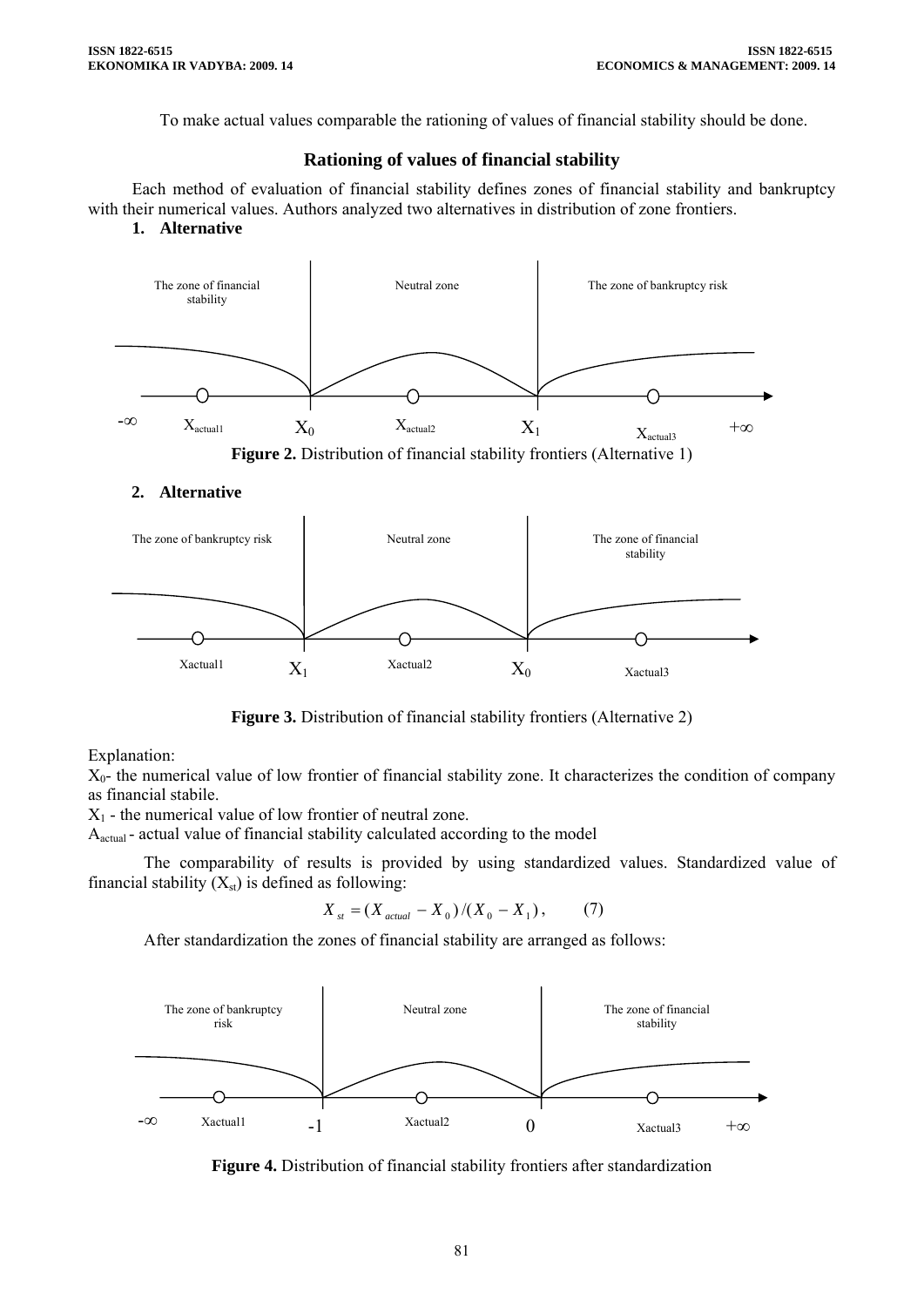Standardized values of financial stability according to the models are presented in the table 4:

| <b>Results</b>                  | 2003         | 2004          | 2005             | 2006    | 2007    |  |  |
|---------------------------------|--------------|---------------|------------------|---------|---------|--|--|
| Two factors model               |              |               |                  |         |         |  |  |
| $X_{\underline{\text{actual}}}$ | $-1,79$      | $-1,92$       | $-1,69$          | $-1,61$ | $-1,68$ |  |  |
| $X_1$                           |              |               | 0,3              |         |         |  |  |
| $X_0$                           |              |               | $-0,3$           |         |         |  |  |
| $X_{st}$                        | 2.48         | 2.70          | 2.32             | 2.18    | 2.30    |  |  |
|                                 | Altman model |               |                  |         |         |  |  |
| $X_{actual}$                    | 2.06         | 2.84          | 2.29             | 2.11    | 1.88    |  |  |
| $X_1$                           | 2,99         |               |                  |         |         |  |  |
| $\mathbf{X}_0$                  |              |               | 1,81             |         |         |  |  |
| $X_{st}$                        | $-0.79$      | $-0.13$       | $-0.59$          | $-0.75$ | $-0.94$ |  |  |
|                                 |              | Taffler model |                  |         |         |  |  |
| $X_{actual}$                    | 0.40         | 0.62          | 0.47             | 0.44    | 0.38    |  |  |
| $X_1$                           |              |               | 0,3              |         |         |  |  |
| $\mathbf{X}_0$                  |              |               | 0,2              |         |         |  |  |
| $X_{\rm st}$                    | 1.00         | 3.20          | 1.70             | 1.40    | 0.80    |  |  |
|                                 | R-model      |               |                  |         |         |  |  |
| $X_{actual}$                    | 3,95         | 3,68          | 4,17             | 4,10    | 3,81    |  |  |
| $X_1$                           | 0,42         |               |                  |         |         |  |  |
| $X_0$                           |              |               | $\boldsymbol{0}$ |         |         |  |  |
| $X_{st}$                        | 8.40         | 7.76          | 8.93             | 8.76    | 8.07    |  |  |

| <b>Table 4.</b> Standardized values of financial stability |  |
|------------------------------------------------------------|--|
|------------------------------------------------------------|--|

The graph (Figure 5) of flow of standardized values shows the tendency of diminishing of financial stability from 2004 year.



**Figure 5.** Flow of financial stability values (standardized)

Altman model with high priority level shows the most pessimistic result. R model has the lowest priority and shows the most optimistic result.

# **Complex evaluation of financial stability**

Weighted average value of financial stability is estimated according to the priorities of the models, as following: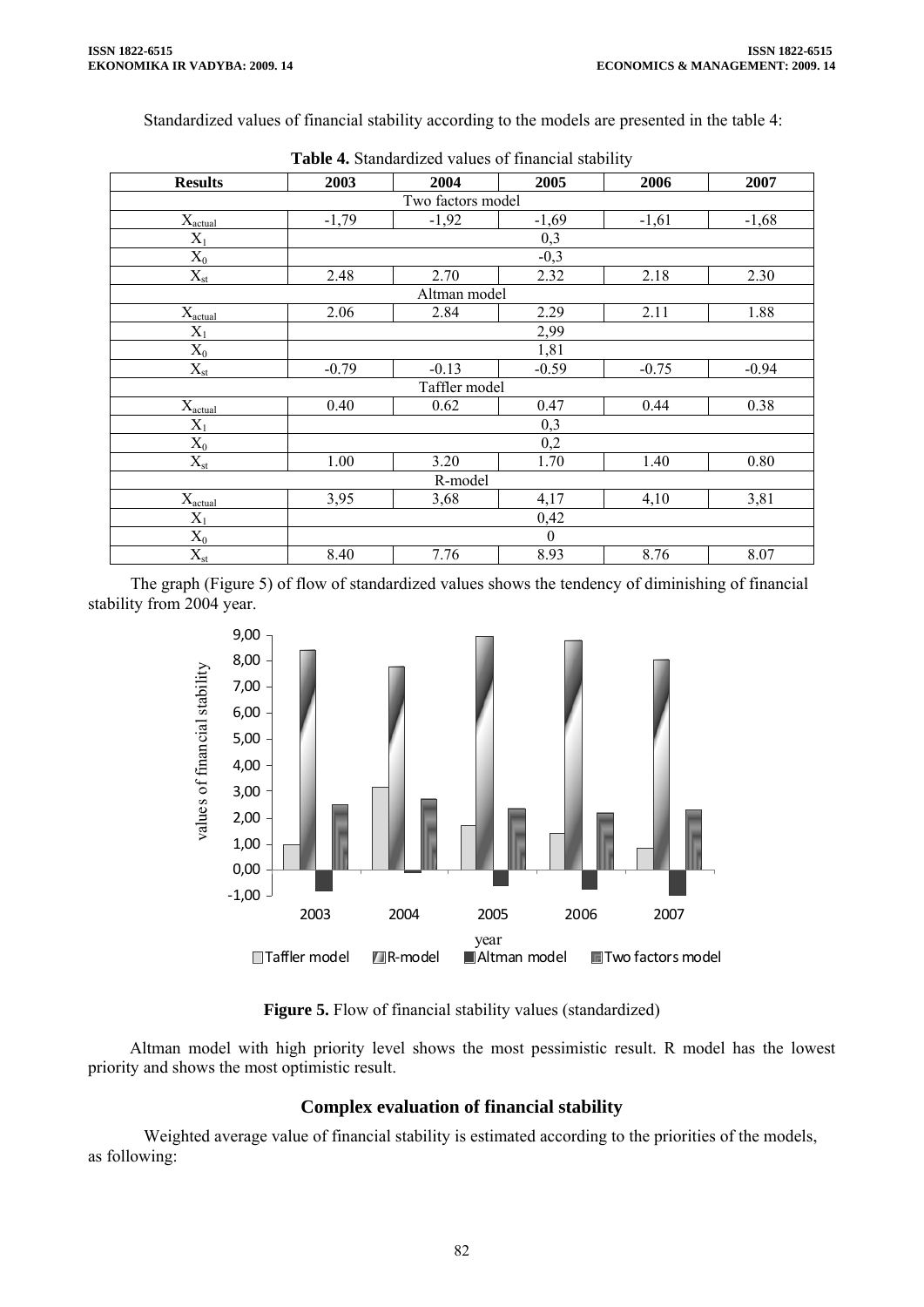$$
WAFS = \sum CP_x * X_{st} / \sum CP_x \tag{8}
$$

where

*WAFS*- weighted average value of financial stability;  $x = \{1...4\}.$ 

The weighted average value of financial stability of service companies in Riga region is presented in the figure 6.





Adding the information about number of active enterprises (Lursoft, 2009) authors made analysis to proof correctness of research results:



year **Figure 7.** Comparative analysis of results